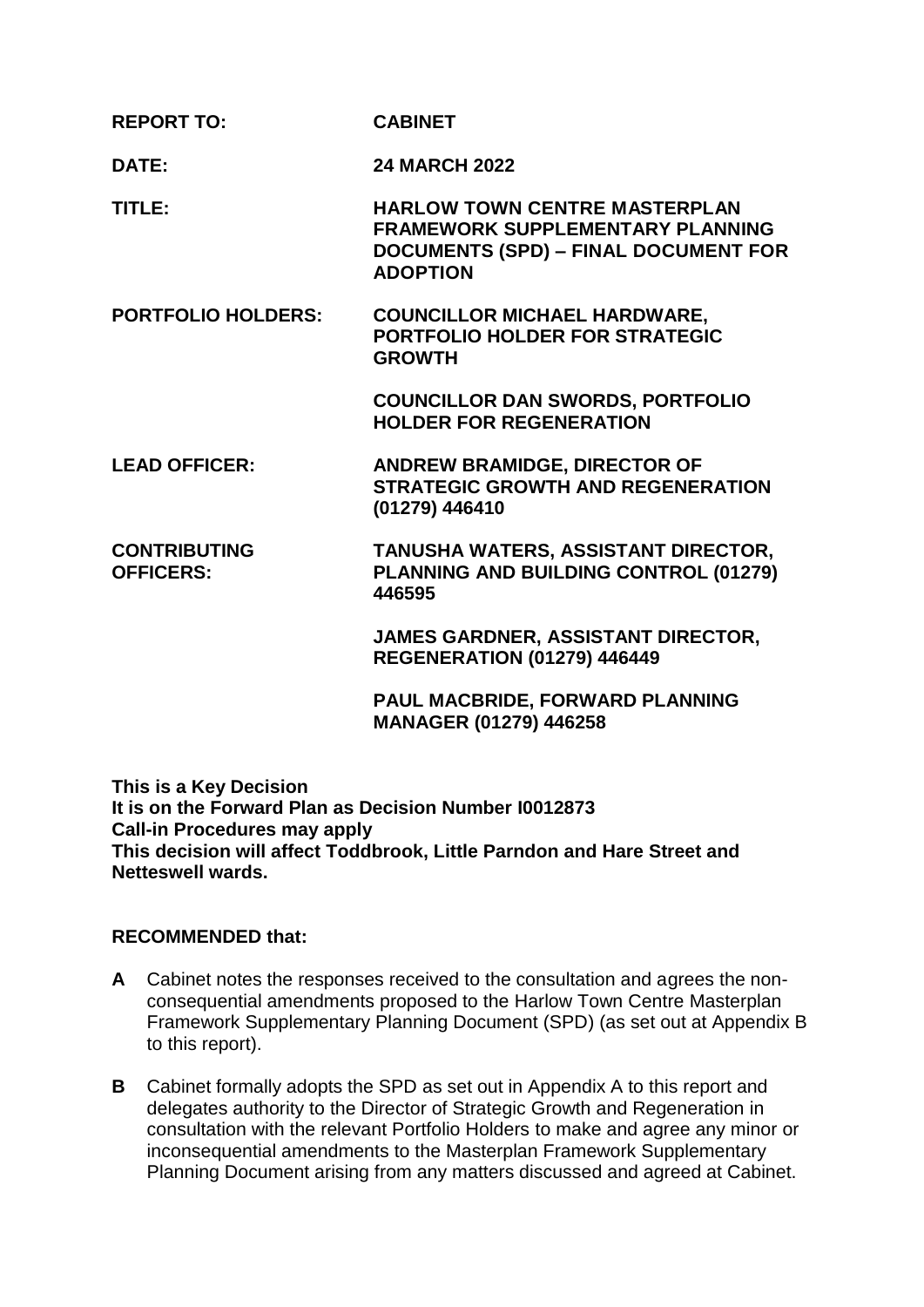**C** Cabinet notes the three-staged plan to deliver the major town centre regeneration vision as set out in Paragraph 12 below.

# **REASON FOR DECISION**

- **A** To enable the SPD to be formally adopted in accordance with Regulation 14 of the Town and Country Planning (Local Planning) (England) Regulations 2012 (as amended).
- **B** To meet the legal requirements relating to the development and adoption of an SPD.

# **BACKGROUND**

- 1. The Council has prepared a Supplementary Planning Document (SPD), in conjunction with the consultants Allies and Morrison Urban Practitioners and McBains, in order to provide a masterplan framework to provide interim planning guidance to shape and guide development in Harlow Town Centre. It is intended that this document should be read in conjunction with the Harlow Local Development Plan (HLDP), which was formally adopted by the Council in 2020, particularly in respect of policies RS2 and PR5, together with the National Planning Policy Framework (NPPF) and other key local guidance documents that may be appropriate.
- 2. In addition, the Council is currently developing a Town Plan for the district which will establish a clear corporate position within which a future overarching vision for Harlow, setting out key priorities, can be developed. This looks beyond the adopted HLDP, and the Harlow Town Centre Masterplan Framework Supplementary Planning Document, embodies an ambition for the town centre that will evolve over time.
- 3. The Council's new Corporate Strategy 2021-23 set out a strategic outcome in which "Harlow town centre will be thriving as one of the best places in the country to enjoy high-end retail, leisure, hospitality, arts and culture including a night-time economy and an excellent quality of environment and public realm with people travelling to the town centre from other areas in the region to enjoy its offerings." The SPD will, therefore, provide a framework to secure major regeneration to the town centre, through the identification of eight Opportunity Areas that reflect contextual themes, as well as providing additional guidance to assist in the consideration of planning applications.
- 4. The document also continues to highlight the importance of the town centre as a retail destination, but allows flexibility for the introduction of alternative uses, alongside the delivery of new homes across a number of key sites. In addition, it provides guidance on building heights and identifies the importance of responding to the existing context including landscape setting and key townscape views. The document, therefore, provides a framework to assess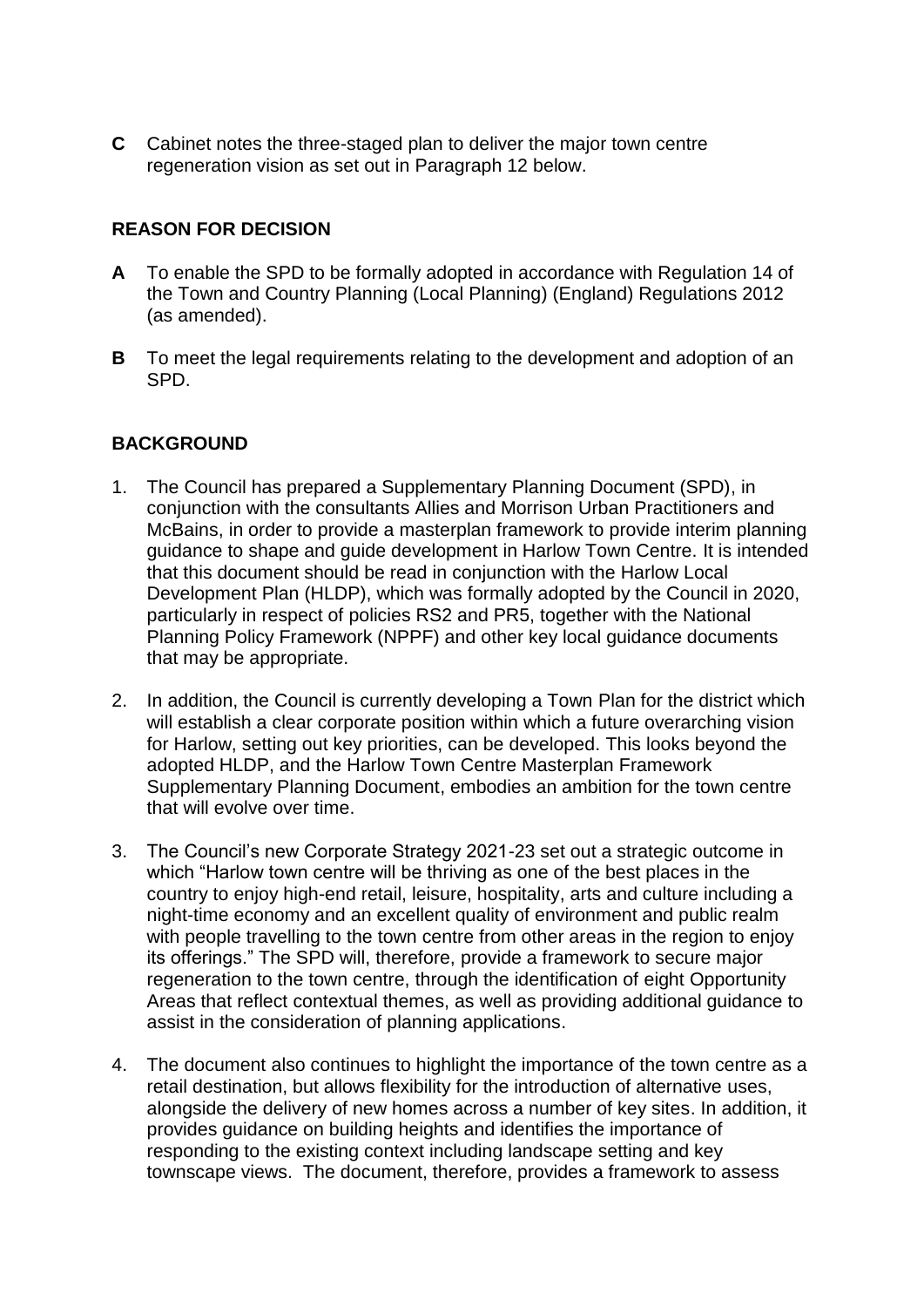applications in the town centre, highlighting potential zones for taller elements, and the particular criteria which need to be met to justify buildings above 6 storeys in height.

5. Following consideration of the draft document, the Cabinet meeting of the  $14<sup>th</sup>$ October 2021 gave approval for public consultation on the SPD to commence, subject to any minor or inconsequential amendments that needed to be made.

# **CONSULTATION**

- 6. Public Consultation commenced on the document on the 6th December 2021 and, following an extension of time to take into account the Christmas period and the impact of COVID restrictions, concluded on the 11th February 2022. This was for a period of 10 weeks which exceeded the normal public consultation period of 4 weeks stipulated for Supplementary Planning Documents in the recently update Statement of Community Involvement (SCI).
- 7. The consultation involved:
	- notifications being sent to people, organisations and businesses who have either recorded an interest in SPDs or are statutory consultees;
	- a notice being published in the local newspaper;
	- posts being made on the Council's social media channels to advertise the consultation;
	- hard copies of the SPD being available at the Civic Centre, Latton Bush Centre and libraries in Harlow; and
	- an online version being made available on the Council's website.
- 8. In response to the consultation some 23 representations were received from organisations and individuals who made over 100 comments in respect of the document. This included Essex County Council (ECC), Sport England, the Theatres Trust, Environment Agency, Historic England, Harlow and Gilston Garden Town (HGGT) Board members, Harlow Civic Society, the Canals and Rivers Trust together with developers and members of the public. These comments are summarised in the schedule set out in Appendix B that accompanies this report.
- 9. Overall, there was general support from a range of organisations, including developers, who responded to the consultation in respect of the vision, objectives and guidance for the town centre as set out in the SPD. This included noting the exciting opportunity afforded by the document to deliver a sustainable and healthy town centre, with a mix of housing types and tenures, linked to the range of other land uses and enhanced green infrastructure and sustainable transport options, via the Sustainable Transport Corridors (STC's).
- 10. There were also several positive suggestions made by various parties in order to provide clarity to the document, and to ensure it referenced best practice in other relevant strategies and guidance. These have been included in the updated version of the SPD attached in Appendix A and are referenced in the summary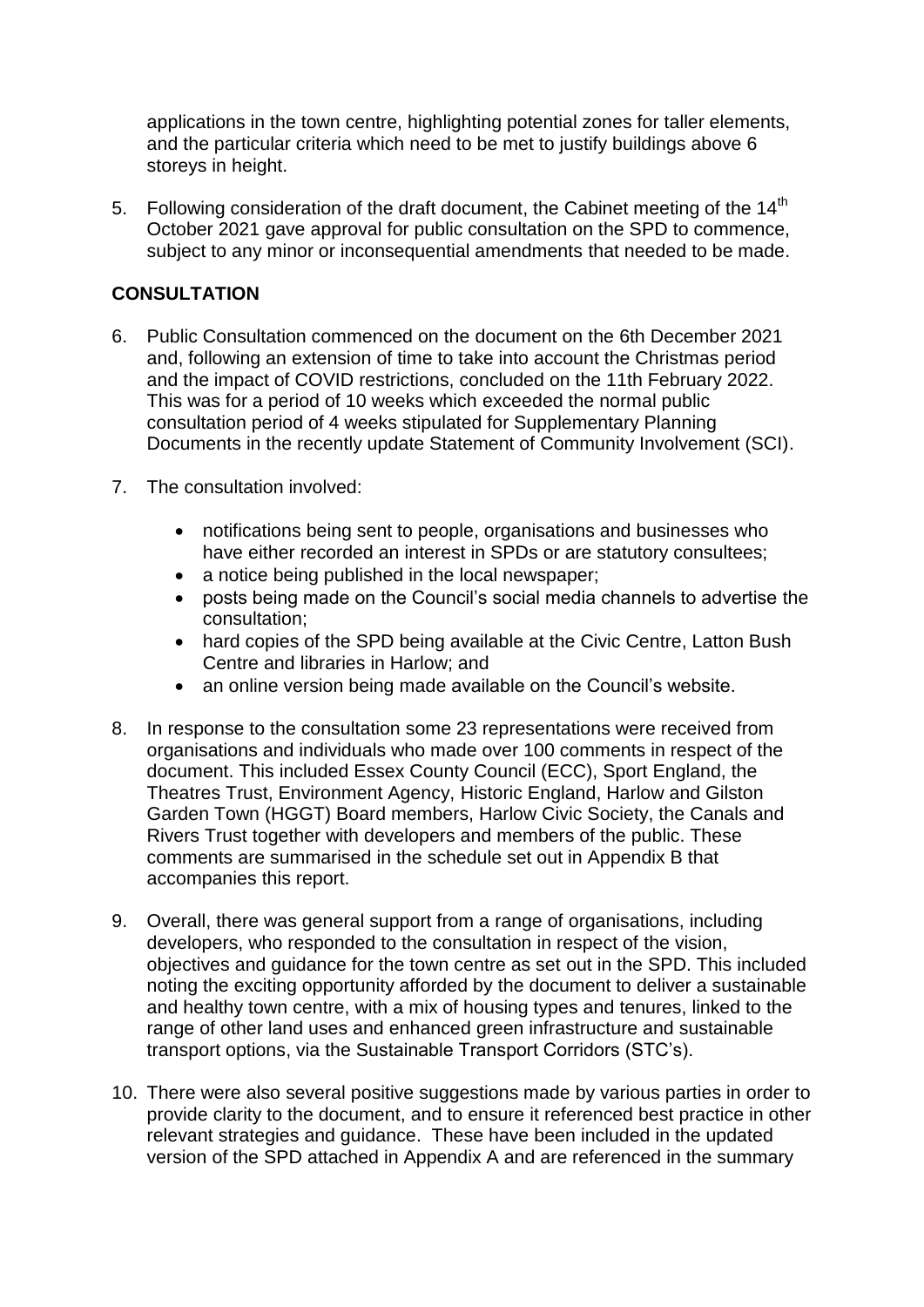of the representations schedule in Appendix B, examples of which are outlined in the table below:

| <b>Comment</b>                                                                                                                                                                                                         | <b>Amendment</b>                                                                                                                                                                                                                               |
|------------------------------------------------------------------------------------------------------------------------------------------------------------------------------------------------------------------------|------------------------------------------------------------------------------------------------------------------------------------------------------------------------------------------------------------------------------------------------|
| Reference should be made to the need<br>to maintain a health care presence in<br>town centre.                                                                                                                          | The importance of health facilities and<br>well-being is a key element of the<br>ambitions for the town centre and this<br>has been referenced in the SPD,<br>especially with regard to the Wych Elm<br>area and within the Opportunity Areas. |
| Reference should be made to ancillary<br>infrastructure to support walking and<br>cycling such as the provision of seating<br>for the elderly and those with<br>impairments coupled with good natural<br>surveillance. | This is acknowledged and the SPD has<br>been amended accordingly.                                                                                                                                                                              |
| Public realm design principles should<br>be amended to seek the provision of<br>green space that is multi-functional                                                                                                   | This is acknowledged and the SPD has<br>been amended accordingly.                                                                                                                                                                              |
| With regard to tall buildings the<br>guidance could include references to<br>the need to encourage physical activity<br>via the use of roof gardens, cycle<br>storage, well designed stair wells etc.                  | The SPD has been amended to include<br>reference to design features that<br>encourage physical activity.                                                                                                                                       |
| The SPD should acknowledge that<br>some of the sculptures in the town<br>centre are listed.                                                                                                                            | This is acknowledged and the SPD has<br>been amended accordingly.                                                                                                                                                                              |
| There may be a need to acknowledge<br>that high quality higher density<br>development will be the expectation in<br>the town centre.                                                                                   | The SPD provides commentary on the<br>expectations of density in the town<br>centre area.                                                                                                                                                      |
| The SPD could include references to<br>creating better links to the rail station.                                                                                                                                      | The SPD has been amended to reflect<br>this.                                                                                                                                                                                                   |

11. Some representations, however, sought changes to the document, including deletions and changes to text, or referred to matters that were outside the scope of the masterplan or which are addressed by other Council documents and strategies. A number of these changes were not, however, considered appropriate or acceptable. This was because it was considered that if accepted, they would undermine the vision and objectives expressed in the SPD and the principles and guidance set out therein, and which could hinder the delivery of the wider Councils ambition to secure the comprehensive regeneration of the town centre in a positive manner. Examples of some of these are highlighted below.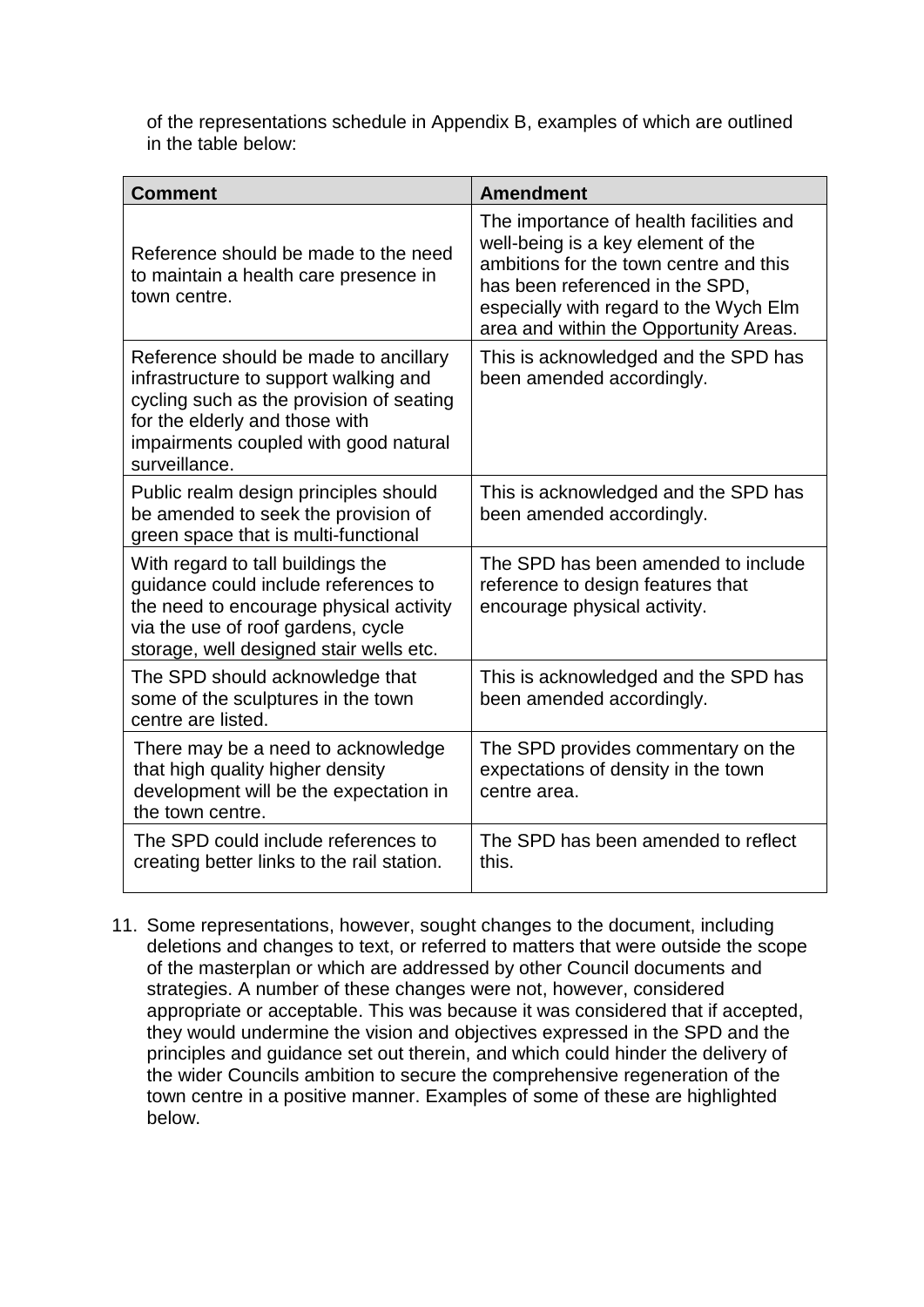| <b>Comment</b>                                                                                                                                                                                                                        | <b>Amendment</b>                                                                                                                                                                                                                               |
|---------------------------------------------------------------------------------------------------------------------------------------------------------------------------------------------------------------------------------------|------------------------------------------------------------------------------------------------------------------------------------------------------------------------------------------------------------------------------------------------|
| The proposals for the town centre will<br>probably give rise to additional traffic in<br>rural villages. If the aim is to reduce<br>parking in the town centre, it is unclear<br>how Nazeing residents will access its<br>facilities. | Traffic matters are already being<br>addressed through the Harlow and<br>Gilston Transport Strategy and related<br>measures including those being brought<br>forward through the Sustainable<br>Transport Corridors as set out in the<br>HLDP. |
| The reference to defined retail<br>frontages is dated and a more flexible<br>approach should be used.                                                                                                                                 | The definition of retail frontages is set<br>out in the recently adopted HLDP and<br>the importance of these are<br>acknowledged in the National Planning<br>Policy Framework (NPPF)                                                           |
| The expectation that 80% of flats in tall<br>buildings should be dual aspect should<br>be replaced with the wording that dual<br>aspect should be encouraged and<br>maximised.                                                        | This would not be appropriate as this<br>would be contrary to the guidance in the<br>recently adopt Harlow Design Guide<br>Addendum SPD.                                                                                                       |
| The expectation that open space<br>should be provided in front of buildings<br>could prohibit development and should<br>be more flexible.                                                                                             | The desire to green the town centre is<br>an important principle that needs to be<br>maintained in order to enhance<br>character and support biodiversity.                                                                                     |
| The document should emphasise the<br>town centre's key role in the wider<br>area.                                                                                                                                                     | This is already addressed in the<br>Adopted HLDP and within the SPD.                                                                                                                                                                           |
| Concern is raised about the aim to<br>rebalance the focus of the town centre<br>northwards.                                                                                                                                           | This has been a long-standing aim in<br>order to regenerate and bring life and<br>vitality to this part of the town centre<br>and this will be underpinned and<br>supported by the growth being brought<br>across the wider HGGT               |

# **NEXT STEPS**

- 12. Harlow Council is committed to using the development of a strong planning framework for the Town Centre as the launchpad for the facilitation of a process of regeneration and transformation of the Town Centre. This will take the form of a three-step plan for regeneration: -
	- (i) Adoption of the Town Centre Masterplan Supplementary Planning Document – March 2022.
	- (ii) Production of a development brief to attract a joint venture partner to work with the Council to ensure progression from vision to reality – Autumn 2022.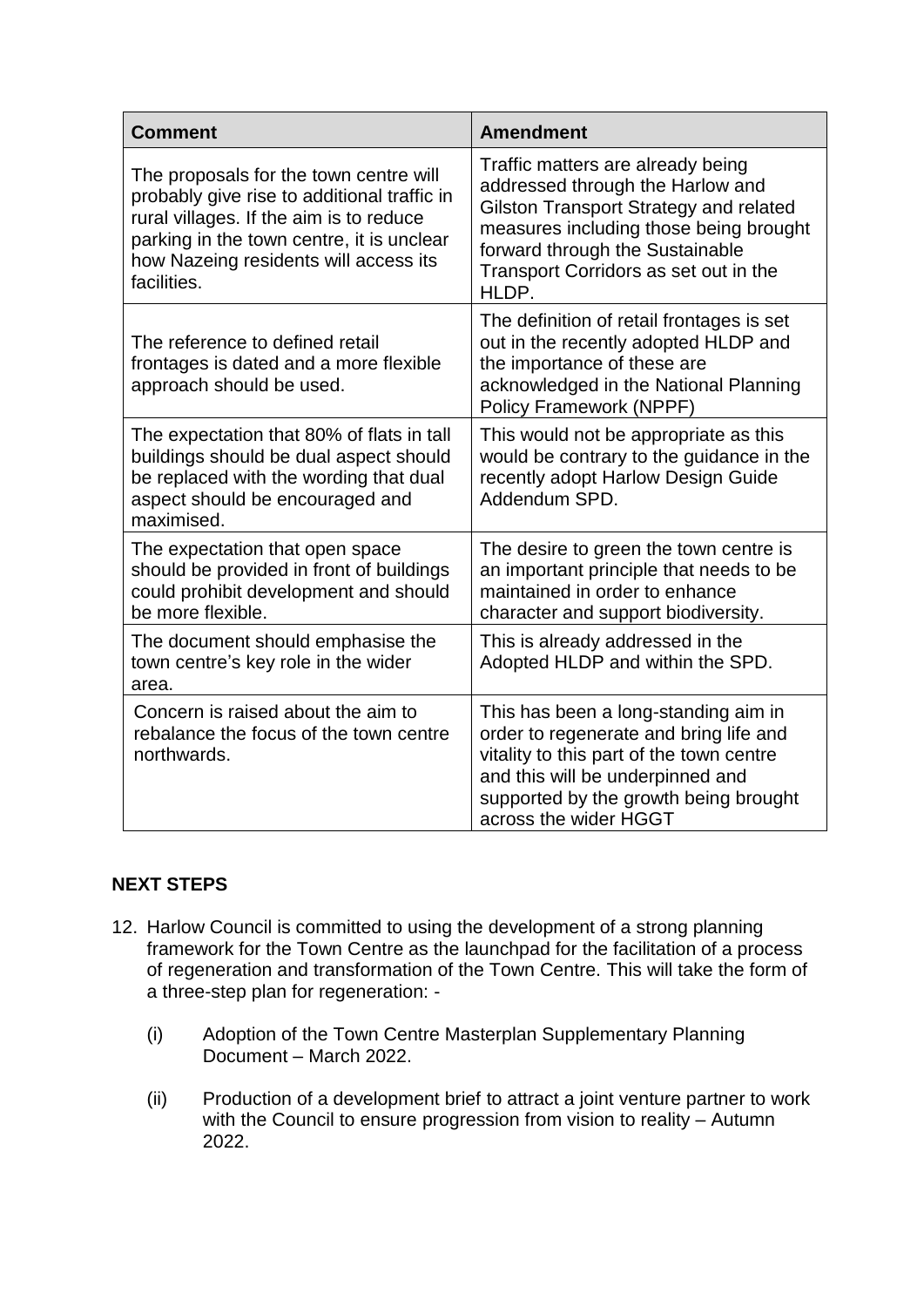(iii) Procurement and engagement of a joint venture partner to deliver an agreed development programme for Harlow Town Centre – Spring 2023.

# **CONCLUSION**

13. Following public consultation on the Harlow Town Centre Masterplan Framework Supplementary Planning Document, and the consideration of the responses received, the document has, where appropriate, been revised and updated (Appendix A). It is considered therefore, that the SPD provides a robust Masterplan Framework to shape and guide development in the town centre. In conjunction with the HLDP and other related documents, it will help secure the Council's wider regeneration ambitions and provide a catalyst for positive change for residents and businesses alike.

### **IMPLICATIONS**

#### **Strategic Growth and Regeneration**

The adoption of the Masterplan as a Supplementary Planning Document will enable the Council to have greater influence on the future development of the town centre by providing a robust planning framework, but also in shaping the Council's own development activity.

#### **Author: Andrew Bramidge, Director of Strategic Growth and Regeneration**

#### **Finance**

None specific. **Author: Simon Freeman, Deputy to the Chief Executive and Director of Finance**

#### **Housing**

As outlined in the report. **Author: Andrew Murray, Director of Housing** 

#### **Communities and Environment**

As contained in the report. **Author: Jane Greer, Director of Communities and Environment**

#### **Governance and Corporate Services**

Adoption of the report meets the requirements of the Town and Country Planning (Local Planning) (England) Regulations 2012.

**Author: Simon Hill, Director of Governance and Corporate Services**

### **Appendices**

Appendix A - Town Centre Masterplan Supplementary Planning Document Appendix B - Consultation Report Appendix B (i) – Schedule of Representations